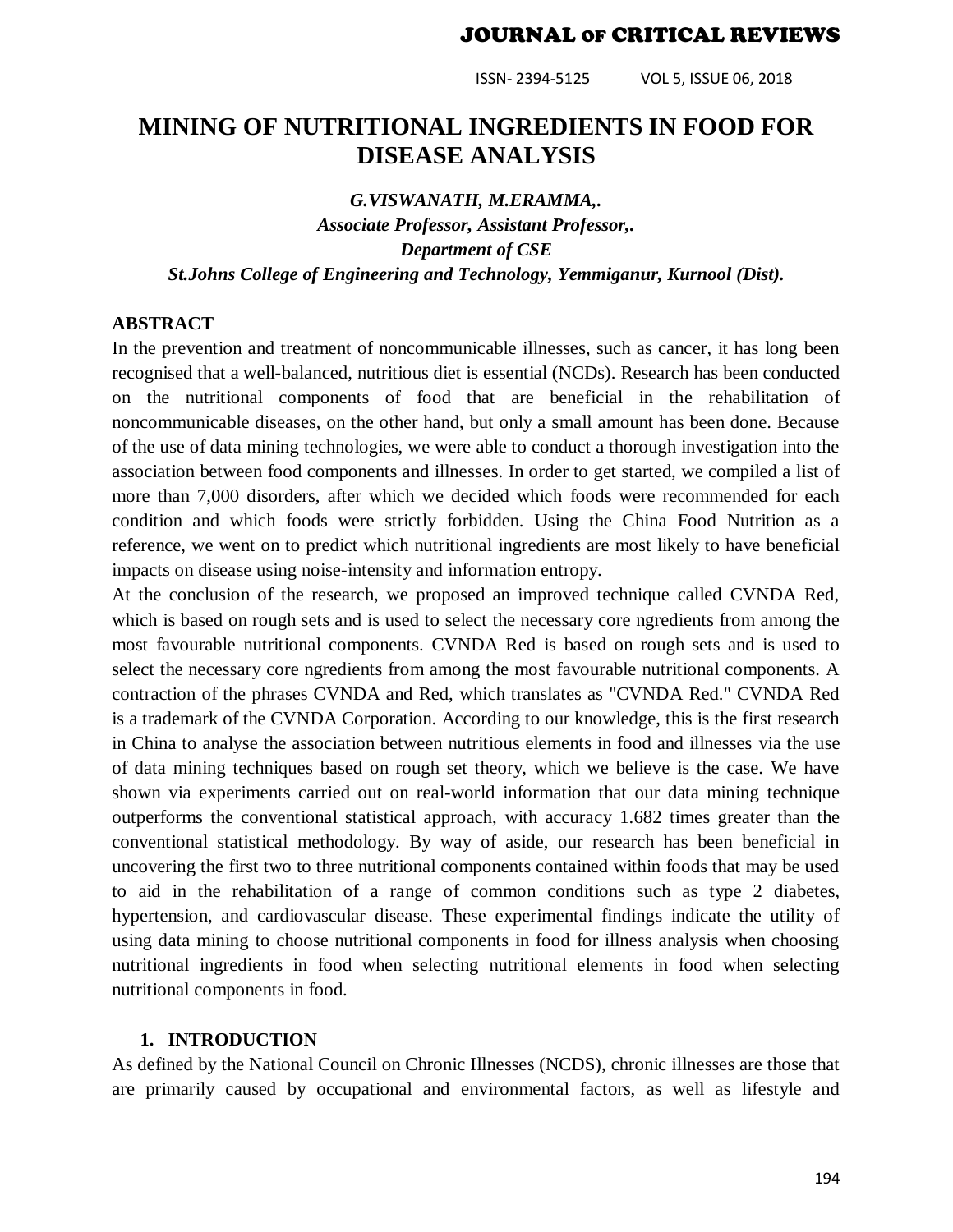ISSN- 2394-5125 VOL 5, ISSUE 06, 2018

behavioural variables. According to the organisation, chronic illnesses include obesity and diabetes as well as hypertension and tumours, among other diseases. Global Health Organization's (WHO) Global Status Report on Noncommunicable Diseases (Global Status Report on NCDs) states that the number of people who die each year from NCDs is increasing, resulting in a significant economic burden for the whole world's population. Noncommunicable diseases (NCDs) are responsible for over 40 million deaths per year worldwide, accounting for approximately 70% of all mortality on the globe.

Chinese chronic disease and nutrition statistics show that the number of patients suffering from noncommunicable diseases (NCDs) in the country outnumbers those in any other country on the planet, and that China's current prevalence rate has risen far above that found in any other country on the planet. According to government statistics, the number of people aged 60 and over in China has surpassed 230 million, with noncommunicable diseases (NCDs) accounting for around two-thirds of those affected (NCDs). As a consequence, relevant departments in each nation, particularly in China, such as medical schools, hospitals, and disease research organisations, are all worried about noncommunicable diseases (NCDs), which are a result of this (NCDs). It is vital to eat nutritious meals (NCDs) in order to maintain health and avoid the advent of noncommunicable diseases (NCDs) (NCDs). As a result of the rising adoption of this paradigm in China, the nation has also re-configured the relationship between food and health. However, data mining is still considered to be a novel method of investigating the nutritional features of food that might be used to help in the rehabilitation of people suffering from ailments in China, according to experts. China is only getting started when it comes to developing IT (Information Technology) infrastructure for smart health-care delivery. Most research into the relationship between nutritional components in food and illness are still carried out using expensive precision tools or long-term clinical trials, as is still the case today. Beyond that, further preventative studies have been published; however, most of them only focused at one or a few disorders at a time.

When it comes to using data mining to investigate the association between dietary elements and illnesses, Chinese academics are just in their infancy. When it comes to patients suffering from noncommunicable diseases (NCDs), physicians tend to prescribe just certain meals, neglecting to provide any further crucial nutrition counselling to these patients, particularly on the nutritional elements found in foods. Answers to NCDs must be based on the use of a wide range of competencies. In light of the massive amounts of data being gathered today, data mining has emerged as a critical method of unearthing new information across a broad variety of businesses, particularly in the fields of illness prediction and precision healthcare delivery (AHC) (AHC). In recent years, it has emerged as a major source of funding for researchers in a variety of fields, including preventive medicine, fundamental medical, and clinical medicine. Our key contributions to the field of disease analysis are as follows in terms of sickness analysis via the mining of nutritional components in food: To evaluate which nutritional elements in food may have a positive impact on illness, we used the noise-intensity and information entropy measures.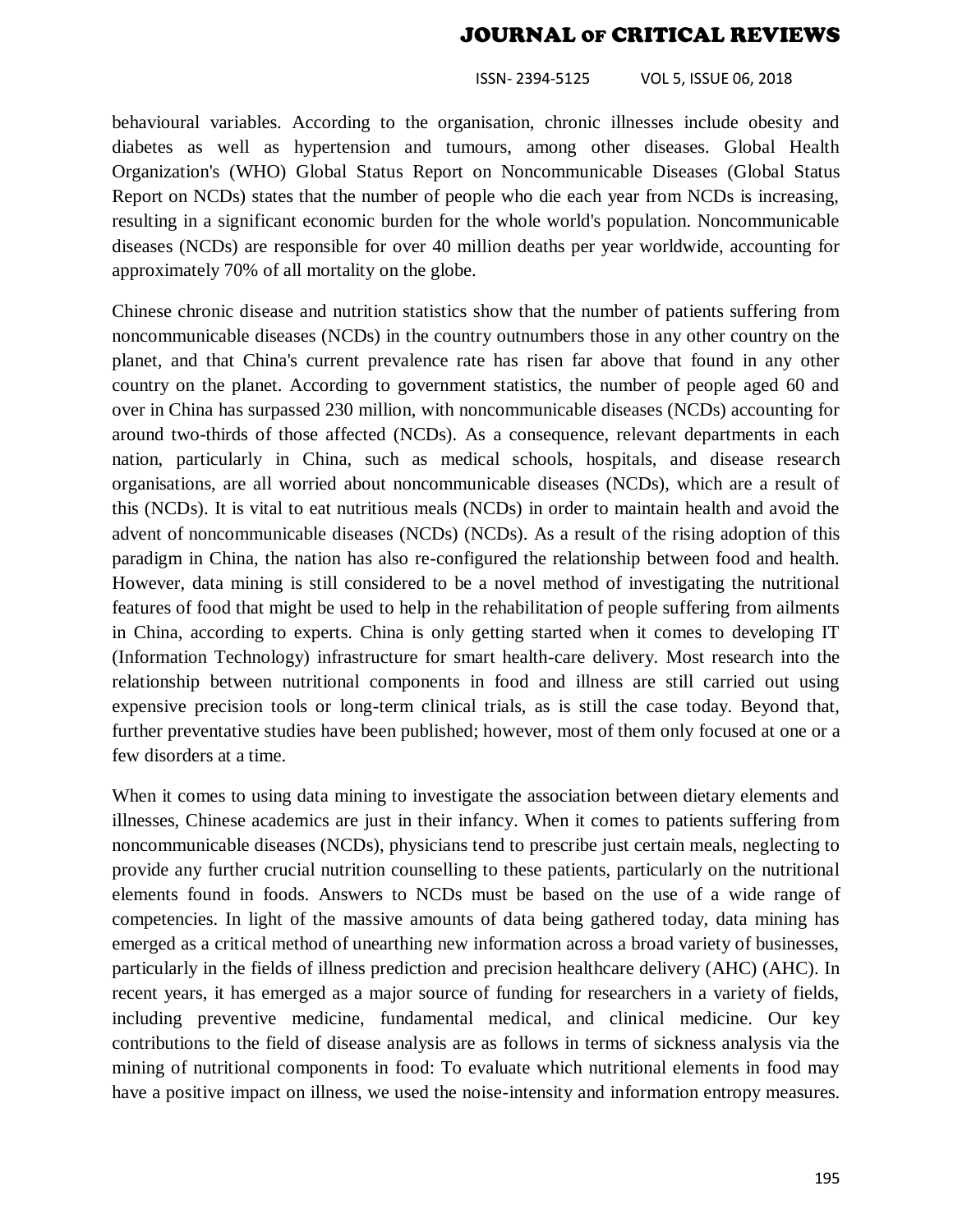ISSN- 2394-5125 VOL 5, ISSUE 06, 2018

In addition, the data in this research is continuous and does not contain any choice features. We feel that you will find this document to be of great use. As a consequence, we developed an improved algorithm, dubbed CVNDA Red, that is based on rough set theory and is capable of selecting more closely linked core components from among the positive nutritional compounds found in food. CVNDA Red is a mixture of the drugs CVNDA and CVNDA Red. CVNDA Red is the name of the approach used in this case. In accordance with the following, the following is the organisational structure of this work: This section offers readers a high-level summary of current research in the disciplines of disease analysis and data mining that is relevant to the subject. There is a thorough description of the specific data mining methods utilised in this work, as well as the rationale behind the selection of the algorithms and the two assessment indexes that we employed. An in-depth examination of the data, experimental results, and statistical analysis will be provided in this section. This section provides an examination of the differences and similarities between various approaches. Some of the findings are presented, as well as some potential future study subjects that have been examined.

#### **2. LITERATURE SURVEY**

It is the technique for doing a literature review that is the most critical phase in the software development process. Before the tool can be developed, many aspects must be taken into account, including time limits, budgetary concerns, and the general strength of the business. Once these requirements have been met, the following ten steps will be utilised to identify which operating system and programming language will be used to construct the tool in order to finish the project. Once these phases have been completed, the project will be completed. The programmers will need a significant amount of assistance from other sources in order to accomplish their task once they begin working on the tool. For example, assistance may be gained from senior programmers, books, or websites, among other sources of information. Preliminary considerations are given to the components listed above prior to the building of the system, which will allow for the development of the proposed system. During a large meeting in India, researchers conducted a retrospective study on hypertension screening and discovered that The significance of these findings for noncommunicable disease prevention and control programmes are examined in further depth further down this page. Cardiovascular disease is the most common kind of non-communicable disease in India, and it is responsible for the great majority of non-communicable deaths in the country. National Program for the Prevention and Control of Cancer, Diabetes, Cardiovascular Disease, and Stroke is a government-sponsored initiative that aims to prevent and control illnesses such as cancer as well as diabetes, cardiovascular disease, and stroke. With this initiative, the government of India hopes to expand capacity development for NCD screening, referral, and management across the country. The project includes outreach and screening programmes in local communities, as well as government-sponsored research and other activities. During religious holidays that bring large throngs of people to the nation, the Indian government is typically responsible for providing basic medical care.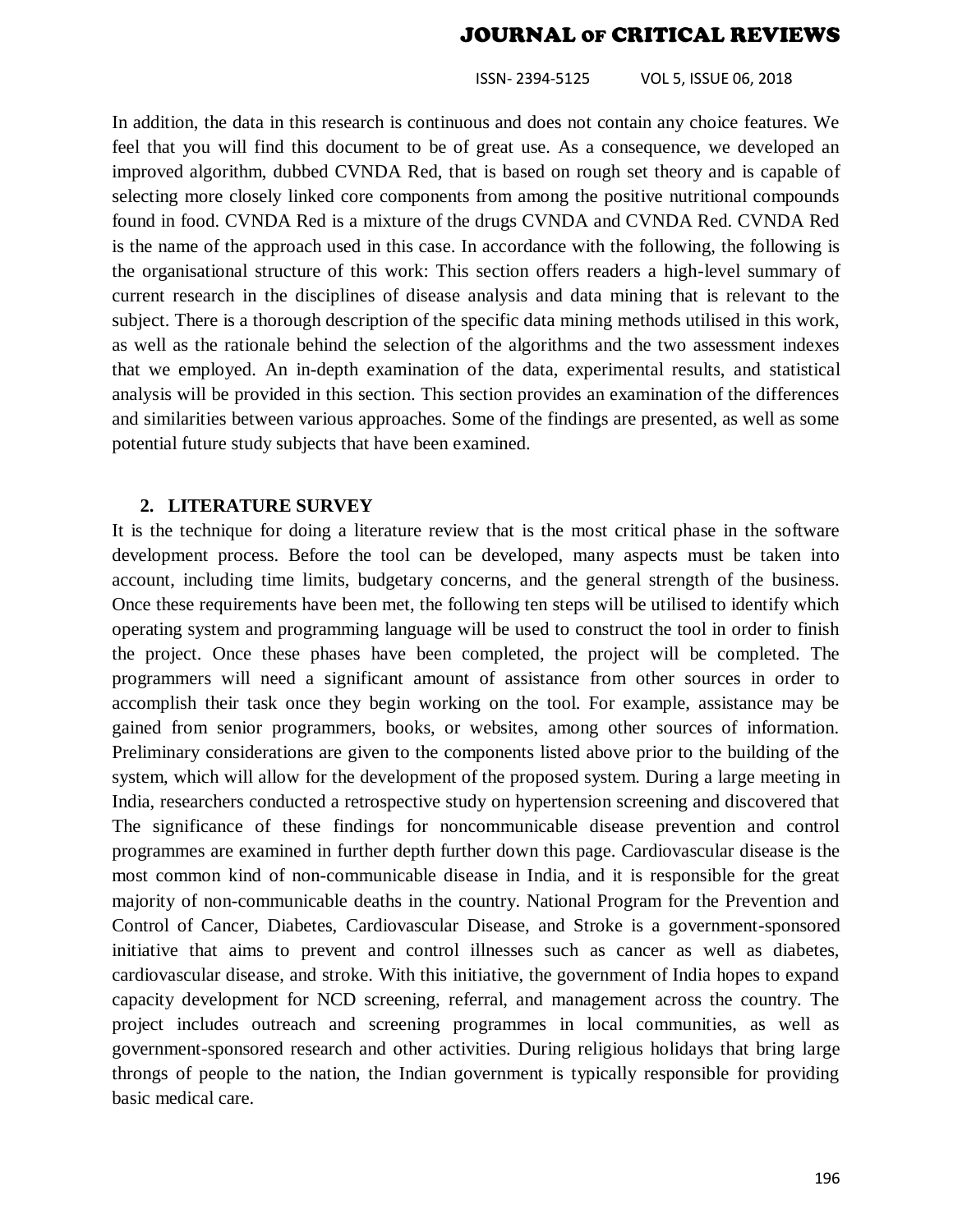ISSN- 2394-5125 VOL 5, ISSUE 06, 2018

During the 2015 KumbhMela, which took place in Nashik and Trimbakeshwar, the state government expanded its services to include a hypertension screening programme, which was established and implemented by the Maharashtra government. Over the course of this essay, we will analyse the merits and disadvantages of opportunistic screening for large groups of individuals. The number of people who elected to have their blood pressure checked at the KumbhMela was 5760, with each participant obtaining a single blood pressure test to record their decision. 1783 people (33.6 percent) tested positive in total, with 1580 of those participants being entirely oblivious of their condition prior to being subjected to testing. Prescription drugs were given to patients with previously diagnosed hypertension, with 240 (79 percent) of those who got treatment following their doctors' orders (that is, 52.8 percent under treatment). The blood pressure of 55 individuals (18 percent) in this research was within normal ranges, according to the findings (BP under control).

According to the results of the study, cigarette smokers had a greater prevalence of hypertension (39 percent) as compared to non-users (28 percent), which was statistically significant (P0.001). Because of a failure to collect phone numbers (0.01 percent), any phone-based follow-up was unable to take place as a result of this. Due to poor levels of knowledge, treatment, and control of the condition, India continues to have a significant challenge in terms of both screening and management of hypertension, and this will continue in the future.

#### **3. SYSTEM ANALYSIS**

#### **3.1 Existing system:**

Because they would not be recommended unless there was a compelling reason to do so, all recommended meals must have a high degree of stability in order to be recommended in the first place. The use of specific dietary ingredients within the context of other advised meals if they are not designated PNIs for a certain condition are examples of alternatives. On the other hand, this is not always the case (poor stability). Specifically, the SA considers just the quantity of nutritional component values included in a product when deciding whether or not a product includes PNIs.

#### **Disadvantages:**

One significant change is that the overall level of performance has been reduced.

The one that is most cost-effective in the long run.As an example, the system that has been proposed is as follows:We may soon be able to make meal suggestions based on the amount of Creatinine that is present in the body, according to a number of theories. However, the research described above is mostly carried out through long-term clinical trials that only propose diets for specific disorders, and it rarely explores the association between nutritional elements and diseases through the use of data mining techniques, as opposed to the research described above.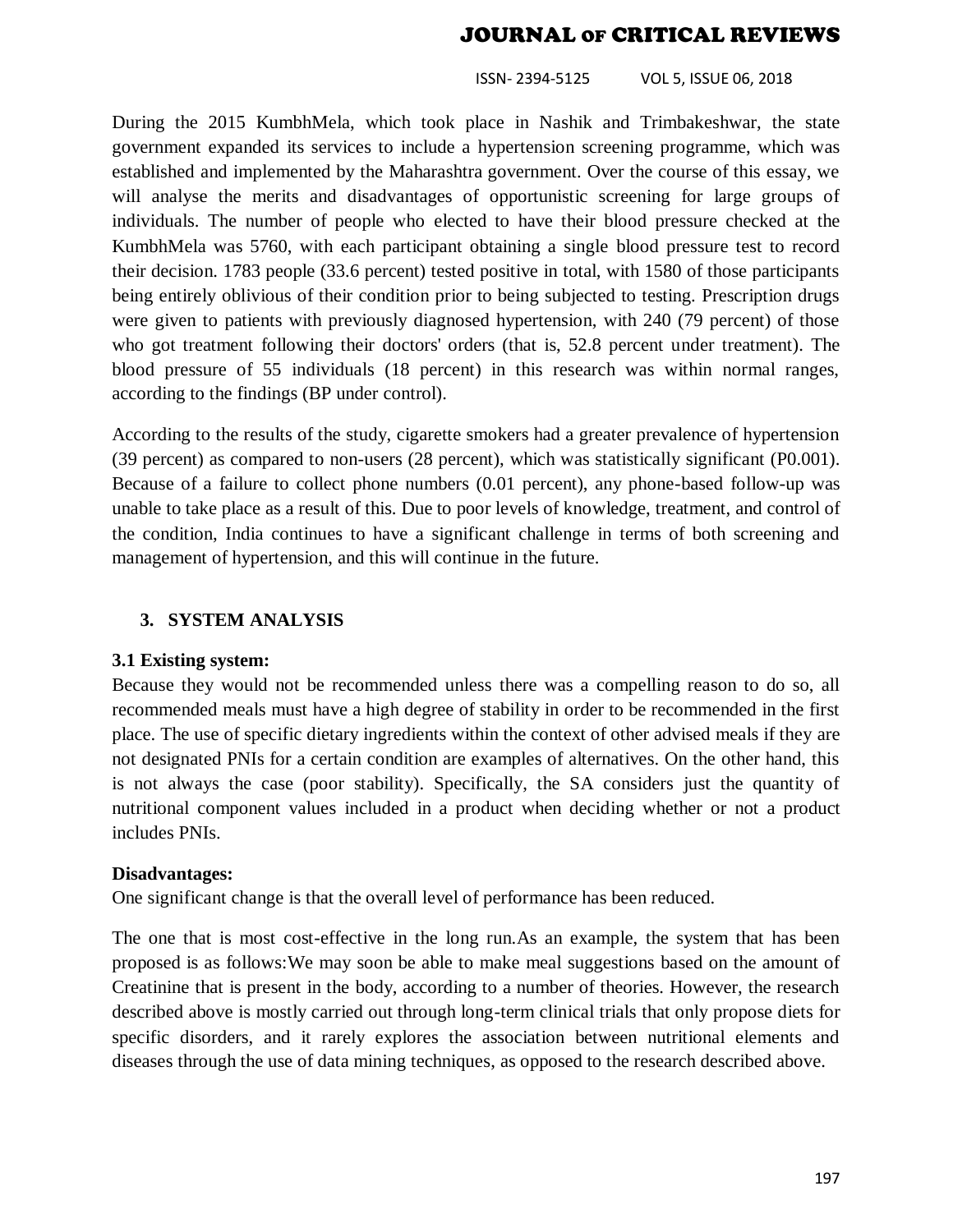ISSN- 2394-5125 VOL 5, ISSUE 06, 2018

#### **Advantages:**

1. Overall performance has improved as a result of these changes.

Second, they are less cost-effective than other solutions.

#### **4. ALGORITHM**

#### **4.1 Linear Regression**

According to one definition, linear regression is a statistical model that evaluates the linear connection that exists between a dependent variable and a collection of independent variables. It is also known as a correlation analysis. According to this relationship between variables, when the value of one or more independent variables changes (increases or decreases), the value of the dependent variable will change in proportion to the increase or decrease in the value of the independent variables. This relationship between variables can be expressed as (increase or decrease).

With the help of the following equation, we can quantitatively define the relationship between the variables:

 $Y=mX+bY=mX+b$ 

When we are trying to make predictions about the dependent variable, Y, we are referring to the situation in which we are now working.

In order to make predictions, it is important to have a dependent variable, which is represented by the letter X in the equation.

As a result, in regression analysis, M is the slope of a regression line, which indicates how well an X-Y relationship holds up under various conditions (e.g., under different conditions).

It is a constant that is symbolised by the letter b in the equation, which is the YY-intercept. Suppose that  $X = 0$  and  $Y = 0$ , in which case the value of Y equals the value of bb, as shown in the diagram.

Positive linearity exists in a connection when the two parties are in agreement.

When both the independent and dependent variables are positive, this is referred to as a positive linear connection, which is described as follows:

As a consequence of this, the value of the variable increases. To help you better comprehend the problem, the accompanying diagram may be of use to you.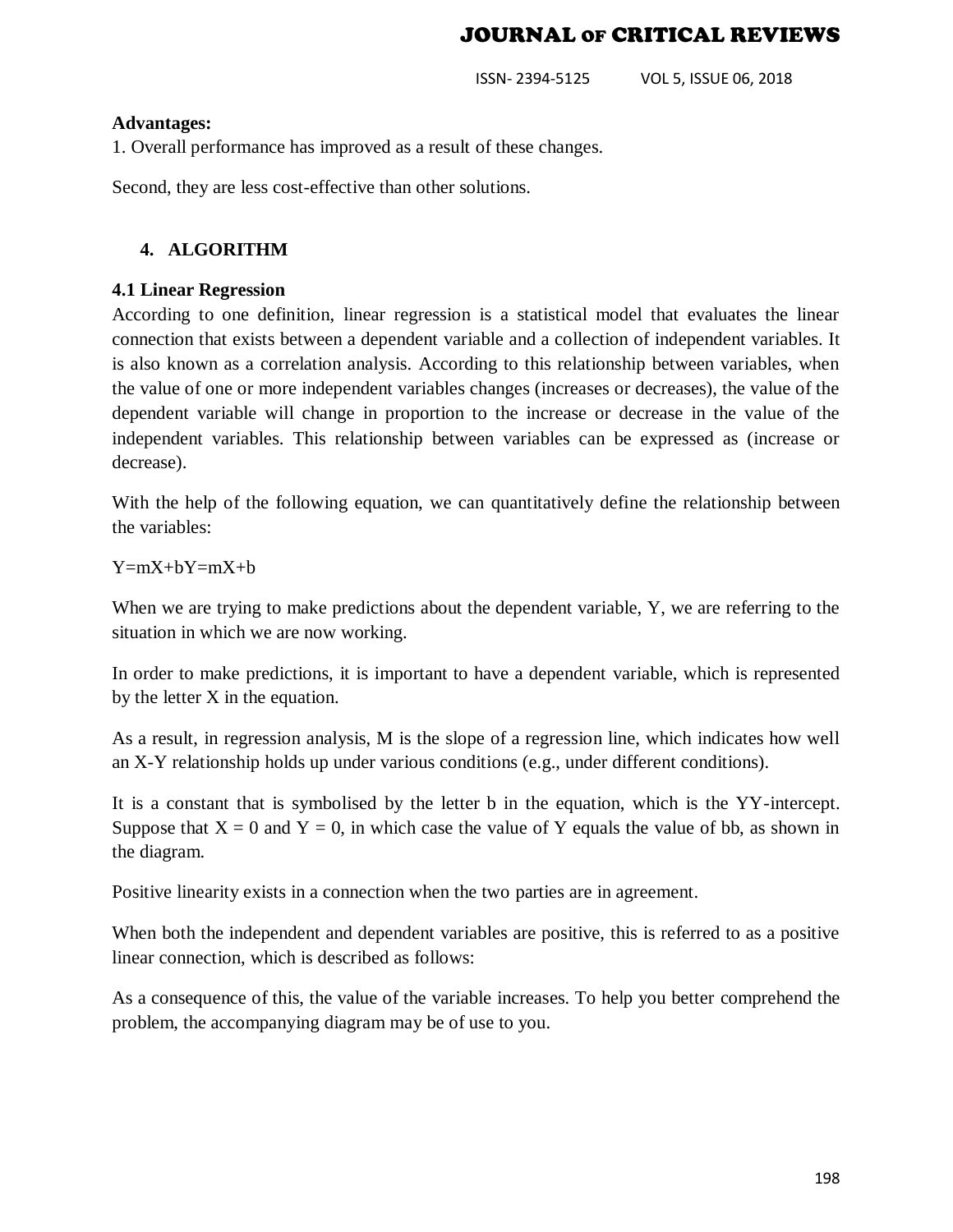ISSN- 2394-5125 VOL 5, ISSUE 06, 2018



#### **4.2 K-nearestneighbor's algorithm (k-NN)**

The k-nearest neighbours algorithm (k-NN) is a non-parametric classification and regression approach that may be used to any kind of data collection and is referred to as the k-NN algorithm. As is true in both circumstances, the input is comprised of the k training examples that are the closest to each other in the feature space, which is identical to the input in both cases. When the k-NN approach is used to classification or regression issues, the following results are obtained as a result of the algorithm:

As an example, in the case of k-NN classification, the outcome is a class membership that may be utilised to improve the classification even more. An item is categorised according to the votes of its neighbours who have cast a majority vote in a classification system, with the object being allocated to the class that is most often represented among its k nearest neighbours (k is a positive integer, typically small). The object is allocated to the class of its closest neighbour if k is equal to 1, in which case it is assigned to the class of the object's single nearest neighbour, and so on.

This is the value of a property associated with the object that is the outcome of a K-NN regression in this instance. In this circumstance, the average of the values of the k closest neighbours is utilised to get the result. Slow learning is a kind of instance-based learning that differs from other types of learning in that it approximates the function only locally and that all computation is postponed until after classification is completed. It is an effective approach for both classification and regression when weights are applied to the contributions of the neighbours, since the neighbours who are closer to the average contribute more to the average than the neighbours who are farther away. For example, a common weighting technique would be to assign a weight of 1/d to each neighbour in a pair of neighbours, where d signifies the distance between the neighbours in a pair of neighbours and 1/d denotes the weight of the neighbour in the pair of neighbours. An object collection with known classes (in the case of k-NN classification) or an object collection with known attribute values of objects (in the case of k-NN regression) is used to generate neighbours for classification and regression in both classification and regression. There is a possibility that this data will serve as the algorithm's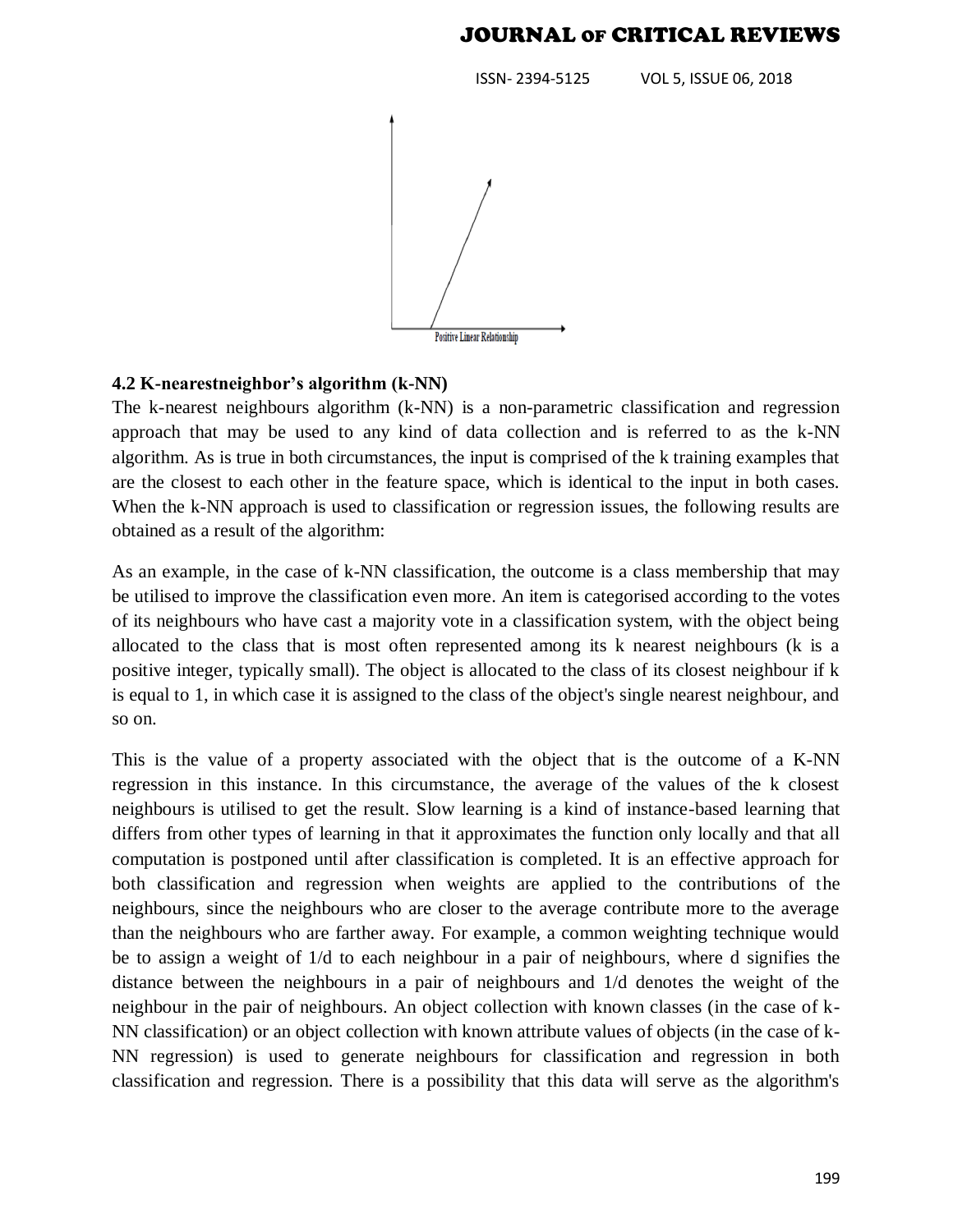ISSN- 2394-5125 VOL 5, ISSUE 06, 2018

training set; nevertheless, there is no need for an explicit training phase to be performed on this data.

#### **4.3 Working of KNN Algorithm**

In the K-nearest neighbours (KNN) algorithm, values of new datapoints are predicted based on their 'feature similarity,' which means that a new data point will be assigned a value based on how closely it matches the points in the training set, which is further defined as how closely it matches the points in the training set, and so on. If we study the stages stated below, we may have a better grasp of how it operates:

First, we'll take a look at the options available. Any algorithm's implementation is difficult to do without the usage of a dataset of some kind. As a result, during the first phase of the method, we must enter both the training and test data into the KNN simultaneously.

We must pick the value of K that corresponds to those data points which are the closest to it from the available possibilities in order to proceed to the second step. K may be any integer, positive or negative, and it does not have to be an even number.

The following processes should be followed throughout the third stage, at each point in time when the test data is collected:

3.1 Calculate the distance between each row of test data and each row of training data using one of the distance algorithms listed below: the Euclidean distance, the Manhattan distance, or the Hamming distance, depending on your preference. While there are other approaches to determine distance, the Euclidean distance computation technique is the most often utilised. It's also the most accurate of the three.

In 3.2, arrange them in ascending order depending on the distance value that exists between them at this moment in time. 3.3

In the next stage, the first K rows of data from the sorted array will be selected as the starting point for the analysis.

Each test point will be classified based on the class that appears the most often in these rows, with the classification decided as a result of the most frequently appearing class in these rows.

This is the fourth step. We have reached the conclusion of the process.

#### **Example**

Using the following example, you will be able to better grasp the notion of K as well as the operation of the KNN algorithm. For example, suppose we have a dataset that can be shown in the following way: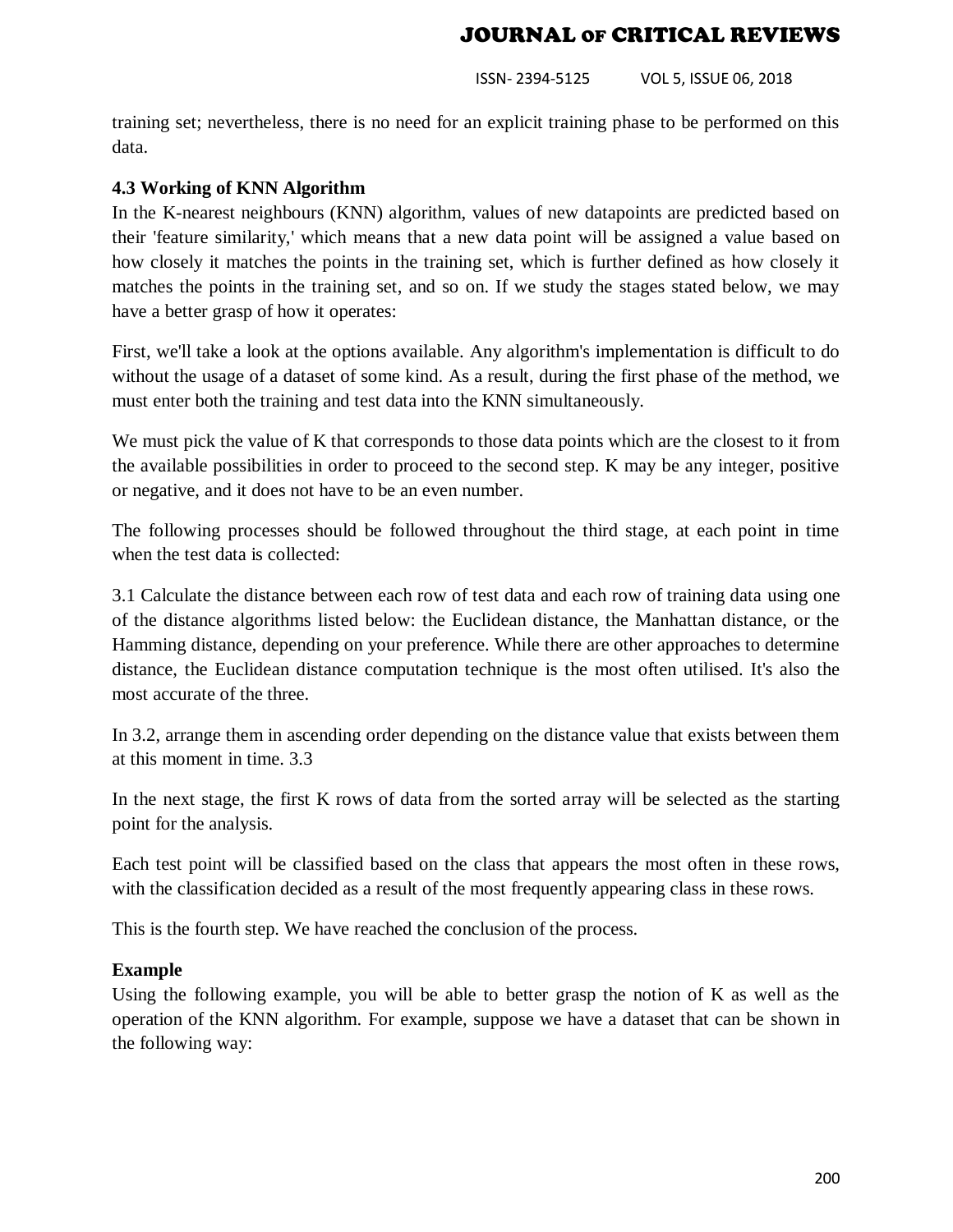ISSN- 2394-5125 VOL 5, ISSUE 06, 2018



Now, we need to classify new data point with black dot (at point 60,60) into blue or red class. We are assuming  $K = 3$  i.e. it would find three nearest data points. It is shown in the

## **5. Results:**

|    |                                              | Rows: 998                |                        |            |
|----|----------------------------------------------|--------------------------|------------------------|------------|
|    | <b>LIBLESFOOD TYPE</b>                       | FOODDISEASEMINERALS RAMS |                        |            |
| A  | vegetables                                   | Angina                   | vitamins A 400         |            |
| B  | meat                                         | Acre                     | t                      | M          |
| ¢  | fruits                                       | cardiovascular E         |                        | W)         |
| D  | Dainy Foods                                  | ovarian                  | Vitamin B121           |            |
| E  | Grains                                       | Stroke                   | magnesium <sup>3</sup> |            |
| F  | Beans and Nuts   tooth decay   potassium   m |                          |                        |            |
| 6  | Fish and Seafood Asthma inon                 |                          |                        |            |
| H  | liquid drinks                                | liver disease copper     |                        | <b>NeN</b> |
|    | tobacco food                                 | craicancers Mtamin A 2   |                        |            |
| IJ | potato chips                                 | Hypetersion Sodum        |                        | 10         |
| X  | <b>vonables</b>                              | Kidney stone Insleate    |                        | 400        |
|    | meat                                         | No.                      | <b>M</b>               | 03         |
| N  | huis                                         | Argina                   | vitamins A 400         |            |

**View Data**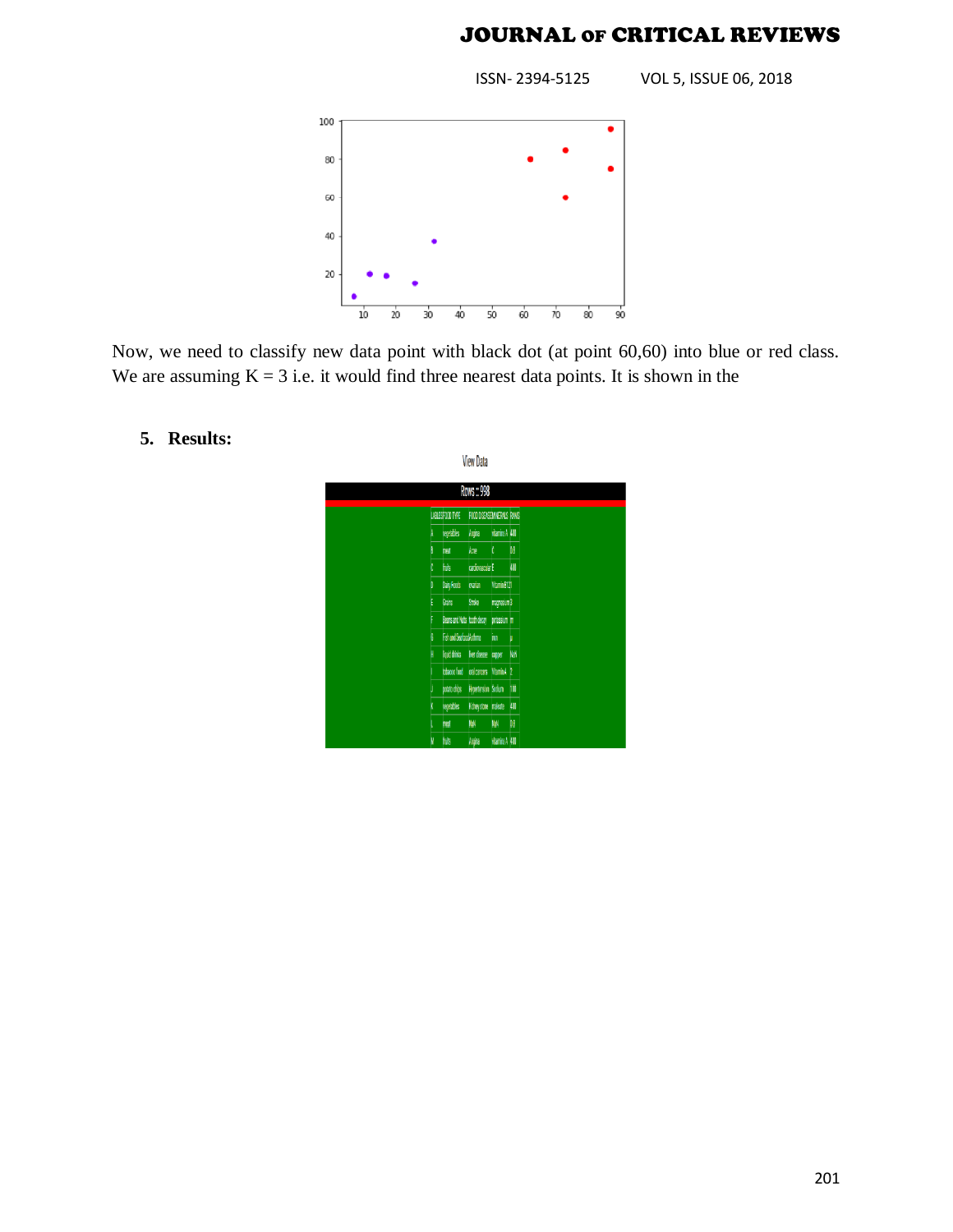ISSN- 2394-5125 VOL 5, ISSUE 06, 2018

# Mining of Nutritional Ingredients in Food for Disease Analysis

| Disease Predicted : ANGINIA  | X |
|------------------------------|---|
| Food Type :Enterbetween(0-0) |   |
| Minerals Enterupto (0-10)    |   |
| Enterupto (410)<br>Grams     |   |
| Sibnit                       |   |
| Alindra received &           |   |

Mining of Nutritional Ingredients in Food for Disease Analysis

| Disease Predicted :: ANGINIA |                               |
|------------------------------|-------------------------------|
|                              | Food Type: 5                  |
|                              | <b><i><u>Vinerals</u></i></b> |
|                              | 400<br>Grams<br>X             |
|                              | Submit                        |
|                              | All rights reserved @         |

#### Mining of Nutritional Ingredients in Food for Disease Analysis

| Disease Predicted : CARDIO VASCULAR |                               |  |
|-------------------------------------|-------------------------------|--|
|                                     | Food Type (Enter between(0-8) |  |
|                                     | Minerals Enter upto (0-10)    |  |
|                                     | Grams<br>Enter upto (401)     |  |
|                                     | Submit                        |  |
|                                     | All rights reserved @         |  |

Graph: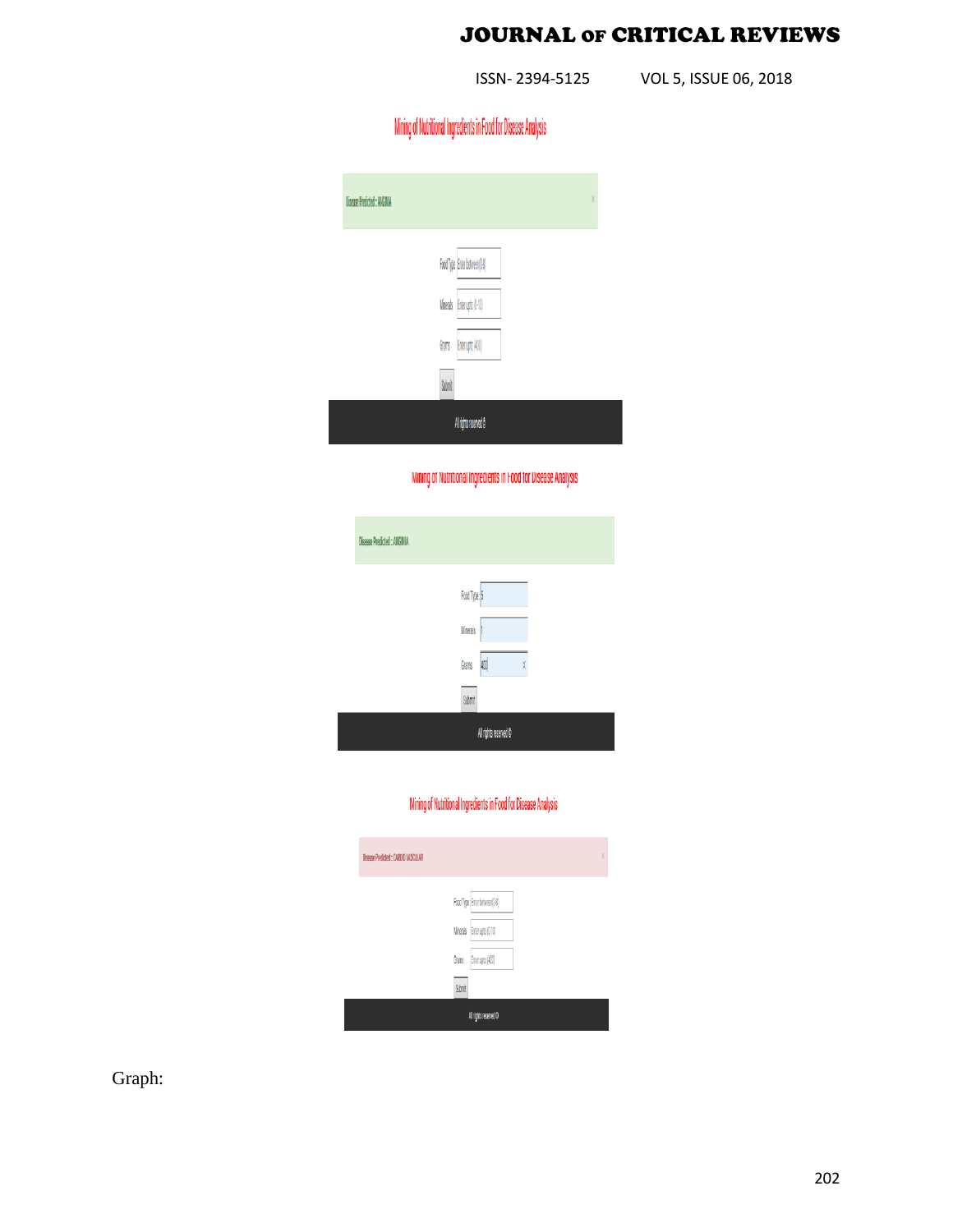ISSN- 2394-5125 VOL 5, ISSUE 06, 2018



#### **CONCLUSION**

Not to mention, the project is primarily concerned with the construction of a system for analysing the performance of university students as a whole. As a result of this study, it is possible to predict students' performance in the course "TMC1013 System Analysis and Design" by using a data mining technique and a classification system. While in the classroom, one of the most important contributions of the SPAS is to assist teachers in doing student performance analysis, which is the SPAS's most significant contribution. The system's aid in identifying students who are most likely to fail the course TMC1013 System Analysis and Design will be beneficial to professors teaching the subject. Furthermore, by offering a centralised database, SPAS supports lecturers in gaining access to information regarding their students' performance throughout the semesters. In the first part, we gathered and classified more than seven thousand Chinese diseases from medical and government websites, as well as the foods that were recommended and forbidden in the context of each disease; in the second, we discussed the relationship between nutritional ingredients and diseases, with the primary goal of identifying which ingredients are beneficial in the rehabilitation of diseases. According to our knowledge, this is the first research in China to examine the association between nutritious elements in food and illnesses via the use of computer-assisted data mining methods. Although the trials demonstrated that data mining approaches were unsuccessful in discovering and choosing all of the beneficial dietary elements for illnesses, the first two or three items were accurately identified and picked, indicating that the methodology was effective. Furthermore, if our point of view can be combined with foods that are prohibited, the results are more likely to be better and more in line with reality, which is the direction in which our future work will be directed. First and foremost, executing this activity has enormous time savings implications. The identification of excellent nutritional ingredients that are beneficial to the rehabilitation of illnesses as exactly as possible may be aided by us, and we can also help doctors and sickness researchers in the prevention of disease. To get information about diseases, suggested and forbidden foods, and related nutrition information that is relevant to this article, you may check our website2, which is accessible through the link provided above. Some information is not yet accessible because it is presently undergoing medical verification at the time of writing, which means that it is not yet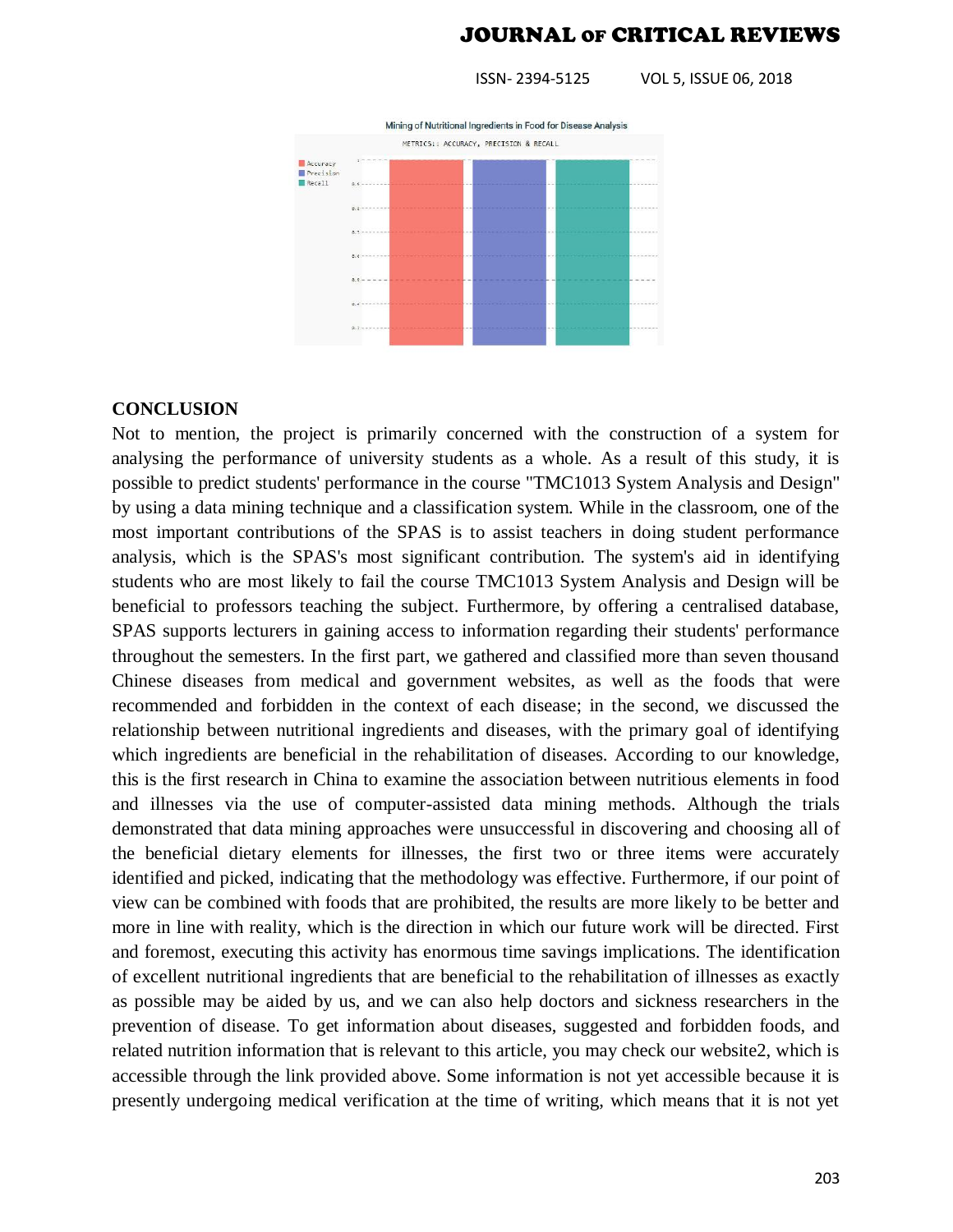ISSN- 2394-5125 VOL 5, ISSUE 06, 2018

available. We also hope that, since our knowledge base is always expanding, researchers would inform us if they come across anything in our work that is inaccurate, allowing us to make our study even more accurate.

#### **REFERENCES**

*[1] CNS, "2016 Global Nutrition Report," in Chinese Nutrition Society, 2016.*

*[2] WHO, "Global Status Report on Noncommunicable Diseases (2014)," in World Health Organization, 2014.*

*[3] S. Balsari, P. Vemulapalli, M. Gofine et al., "A Retrospective Analysis of Hypertension Screening*

*at a Mass Gathering in India: Implications for Non-communicable Disease Control Strategies,"*

*Journal of Human Hypertension, vol. 31, no. 11, pp. 750–753, 2017.*

*[4] DNHFPC of PRC, "Chinese ResidentâA˘ Zs Chronic Disease and Nutrition ´(2015)," in National*

*Health and Family Planning Commission of the People's Republic of China, 2015.*

*[5] S. Tellier, A. KiabyLars, P. Nissen et al., "Basic Concepts and Current Challenges of Public*

*Health in Humanitarian Action," International Humanitarian Action, pp. 229–317, 2017.*

*[6] F. Ara1, F. Saleh, S. J. Mumu, F. Afnan and L. Ali, "Awareness Among Bangladeshi Type 2*

*Diabetic Subjects Regarding Diabetes and Risk Factors of Non-communicable Diseases," Diabetologia, pp. S379, 2011. DOI:10.1007/s00125-011-2276-4.*

*[7] QIANZHAN, "Report of Market Prospective and Investment Strategy Planning on China Intelligent medical construction industry (2017-2022)," in Qianzhan Intelligence CO.LTD, 2017.*

*[8] W. H. Ling, "Progress of Nutritional Prevention and Control on Noncommunicable Chronic*

*Diseases in China," China J Dis Control Prev, vol. 21, no. 3, pp. 215–218, 2017.*

*[9] M. B. Margaret, B. K. Barbara and D. Colette, "Developing Health Promotion Workforce*

*Capacity for Addressing Non-communicable Diseases Globally," Global Handbook on Noncommunicable Diseases and Health Promotion, pp. 417–439, 2013.*

*[10] M. Williams and H. Moore, "Lumping Versus Splitting: the Need for Biological Data Mining in*

*Precision Medicine," BioData Mining, vol. 8, no. 16, pp. 1–3, 2015.*

*[11] G. M. Oppenheimer, "Framingham Heart Study: The First 20 Years,"Progress in Cardiovascular*

*Diseases, vol. 53, no. 1, pp. 55–61, 2010.*

*[12] W. Y. Jiao, Y. Xue, T. C. He, Y. M. Zhang and P. Y. Wang, "Association Between South Korean Dietary Pattern and Health," Food and Nutrition in China, vol. 23, no. 5, pp. 81–84, 2017.*